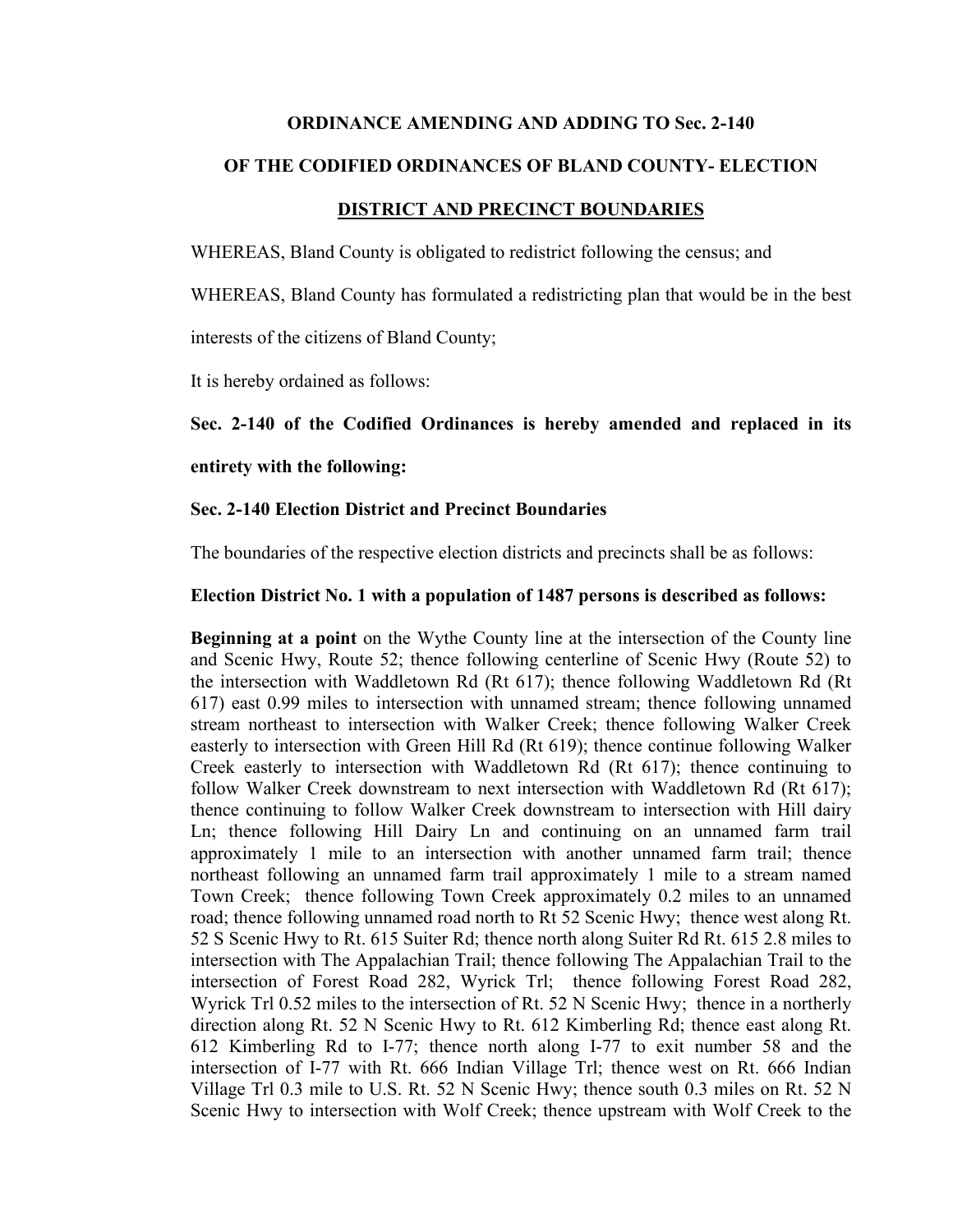intersection with Guthrie Ln; thence north on Guthrie Ln to intersection with Rt. 614 Grapefield Rd; thence west along Rt. 614 Grapefield Rd approximately 11.7 miles to the Tazewell County line; thence along the Bland County-Tazewell County line generally southward and westward to the Smyth County line; thence along the Bland County-Smyth County line southeasterly to the Wythe County line; thence generally northeasterly along the Bland County-Wythe County line to the **Point of Beginning.**

## Ceres Precinct

**Beginning at a point** on the Wythe County line at the intersection of the County line and Scenic Hwy, Route 52; thence following centerline of Scenic Hwy (Route 52) to the intersection with Waddletown Rd (Rt 617); thence following Waddletown Rd (Rt 617) east 0.99 miles to intersection with unnamed stream; thence following unnamed stream northeast to intersection with Walker Creek; thence following Walker Creek easterly to intersection with Green Hill Rd (Rt 619); thence continue following Walker Creek easterly to intersection with Waddletown Rd (Rt 617); thence continuing to follow Walker Creek downstream to next intersection with Waddletown Rd (Rt 617); thence continuing to follow Walker Creek downstream to intersection with Hill dairy Ln; thence following Hill Dairy Ln and continuing on an unnamed farm trail approximately 1 mile to an intersection with another unnamed farm trail; thence northeast following an unnamed farm trail approximately 1 mile to a stream named Town Creek; thence following Town Creek approximately 0.2 miles to an unnamed road; thence following unnamed road north to Rt 52 Scenic Hwy; thence west along Rt. 52 S Scenic Hwy to Rt. 615 Suiter Rd; thence north along Suiter Rd Rt. 615 2.8 miles to intersection with The Appalachian Trail; thence in a due west direction to a point in the top of Garden Mountain in the Tazewell County line; thence southwesterly along the top of Garden Mountain and Chestnut Ridge with the Tazewell County line to an angle in the Tazewell County line; thence southeasterly with the Tazewell County line to the Smyth County line; thence southeasterly along the Smyth County line to the Wythe County line; thence generally northeasterly along the Wythe County line to the **Point of Beginning.**

## Bastian Precinct

**Beginning at a point** where the Rt. 615 meets The Appalachian Trail; thence following The Appalachian Trail to the intersection of Forest Road 282, Wyrick Trl; thence following Forest Road 282, Wyrick Trl 0.52 miles to the intersection of Rt. 52 N Scenic Hwy; thence in a northerly direction along Rt. 52 N Scenic Hwy to Rt. 612 Kimberling Rd; thence east along Rt. 612 Kimberling Rd to I-77; thence north along I-77 to exit number 58 and the intersection of I-77 with Rt. 666 Indian Village Trl; thence west on Rt. 666 Indian Village Trl 0.3 mile to U.S. Rt. 52 N Scenic Hwy; thence south 0.3 miles on Rt. 52 N Scenic Hwy to intersection with Wolf Creek; thence upstream with Wolf Creek to the intersection with Guthrie Ln; thence north on Guthrie Ln to intersection with Rt. 614 Grapefield Rd; thence west along Rt. 614 Grapefield Rd approximately 11.7 miles to the Tazewell County line; thence along the Bland County-Tazewell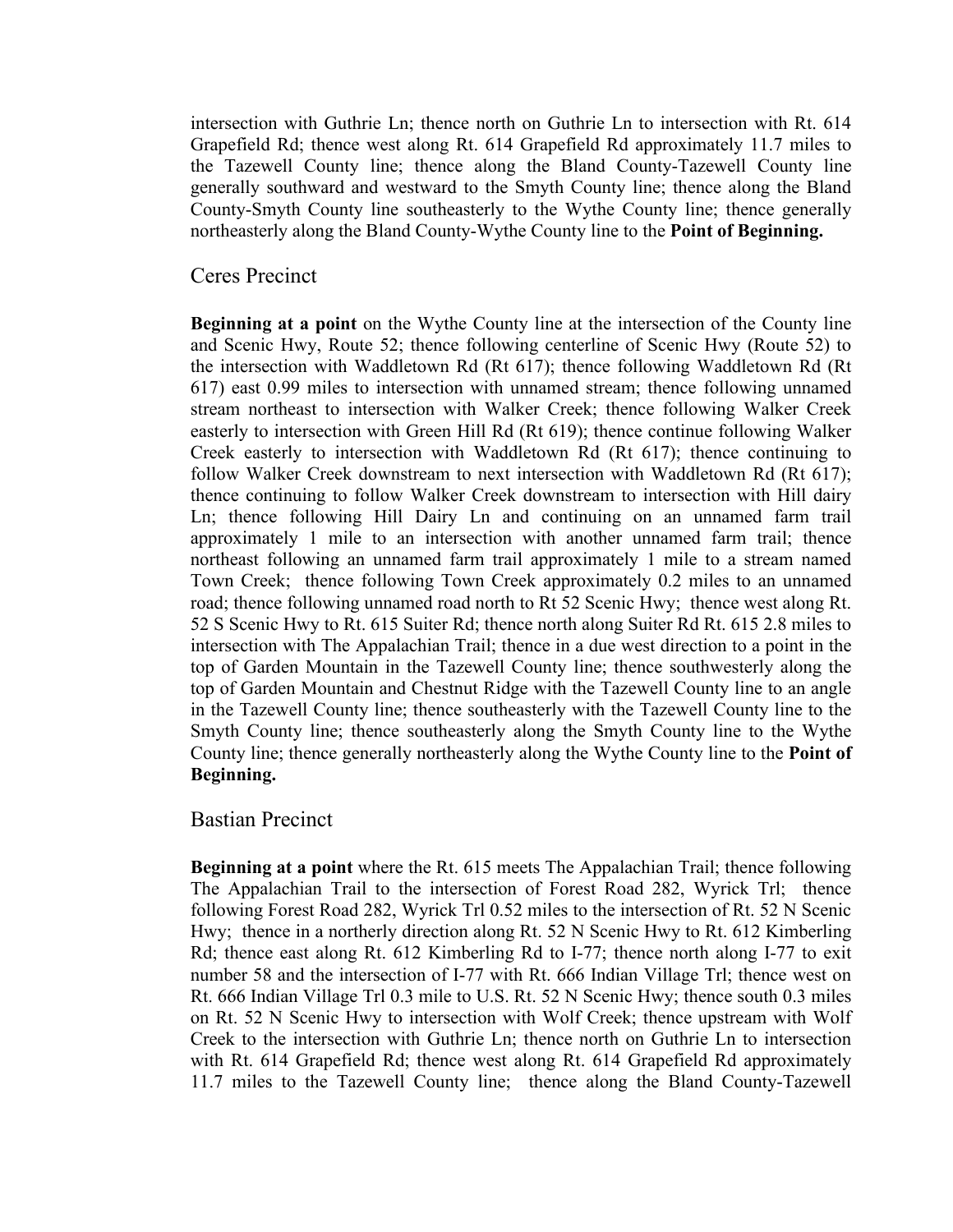County line generally southward and southeasterly to a point due west from the Rt. 615 Suiter Rd, bridge over Little Wolf Creek; thence due east to the **Point of Beginning.**

#### **Election District No. 2 with a population of 1472 persons is described as follows:**

**Beginning at a point** on the Wythe County line at the intersection of the County line and Scenic Hwy, Route 52; thence following centerline of Scenic Hwy (Route 52) to the intersection with Waddletown Rd (Rt 617); thence following Waddletown Rd (Rt 617) east 0.99 miles to intersection with unnamed stream; thence following unnamed stream northeast to intersection with Walker Creek; thence following Walker Creek easterly to intersection with Green Hill Rd (Rt 619); thence continue following Walker Creek easterly to intersection with Waddletown Rd (Rt 617); thence continuing to follow Walker Creek downstream to next intersection with Waddletown Rd (Rt 617); thence continuing to follow Walker Creek downstream to intersection with Hill dairy Ln; thence following Hill Dairy Ln and continuing on an unnamed farm trail approximately 1 mile to an intersection with another unnamed farm trail; thence northeast following an unnamed farm trail approximately 1 mile to a stream named Town Creek; thence following Town Creek approximately 0.2 miles to an unnamed road; thence following unnamed road north to Rt 52 Scenic Hwy; thence west along Rt. 52 S Scenic Hwy to Rt. 615 Suiter Rd; thence north along Suiter Rd Rt. 615 2.8 miles to intersection with The Appalachian Trail; thence following The Appalachian Trail to the intersection of Forest Road 282, Wyrick Trl; thence following Forest Road 282, Wyrick Trl 0.52 miles to the intersection of Rt. 52 N Scenic Hwy; thence in a northerly direction along Rt. 52 N Scenic Hwy to Rt. 612 Kimberling Rd; thence east along Rt. 612 Kimberling Rd to I-77; thence continuing on Rt 612 Kimberling Rd 3.0 miles to intersection with Kimberling Creek; thence following Kimberling Creek northeast for 3.3 miles to intersection with North Fork; thence north on North Fork to intersection with Rt 612 Kimberling Rd; thence following Rt 612 Kimberling Rd east to intersection with Rt 611 Slide Mountain Rd; thence following Rt 611 Slide Mountain Rd southeast to intersection with Rt 42 E Blue Grass Trl; thence following Rt 42 E Bluegrass Trl southwest for 1.4 miles to intersection with unnamed drive; thence following unnamed drive south for 100 feet to intersection with Helveys Mill Creek; thence following Helveys Mill Creek southeast to intersection with Rt 604 Walkers Creek Rd; thence following Rt 604 Walkers Creek Rd for 65 feet to intersection with Rt 608 Skydusky Rd; thence following Rt 608 Skydusky Rd for 4.3 miles to intersection with Walkers Creek; thence along Walker Creek approximately 0.84 miles; thence leaving Walker Creek in a southerly direction approximately 1.5 miles to the summit of Walker Mountain; thence east 1.0 mile along the ridgeline of Walker Mountain to the Bland County-Pulaski County line at the point where the said line turns 90 degrees from west to south; thence south along the said Pulaski County line to the Wythe County-Bland County line; thence westerly and then northerly along the Wythe County line to the **Point of Beginning.**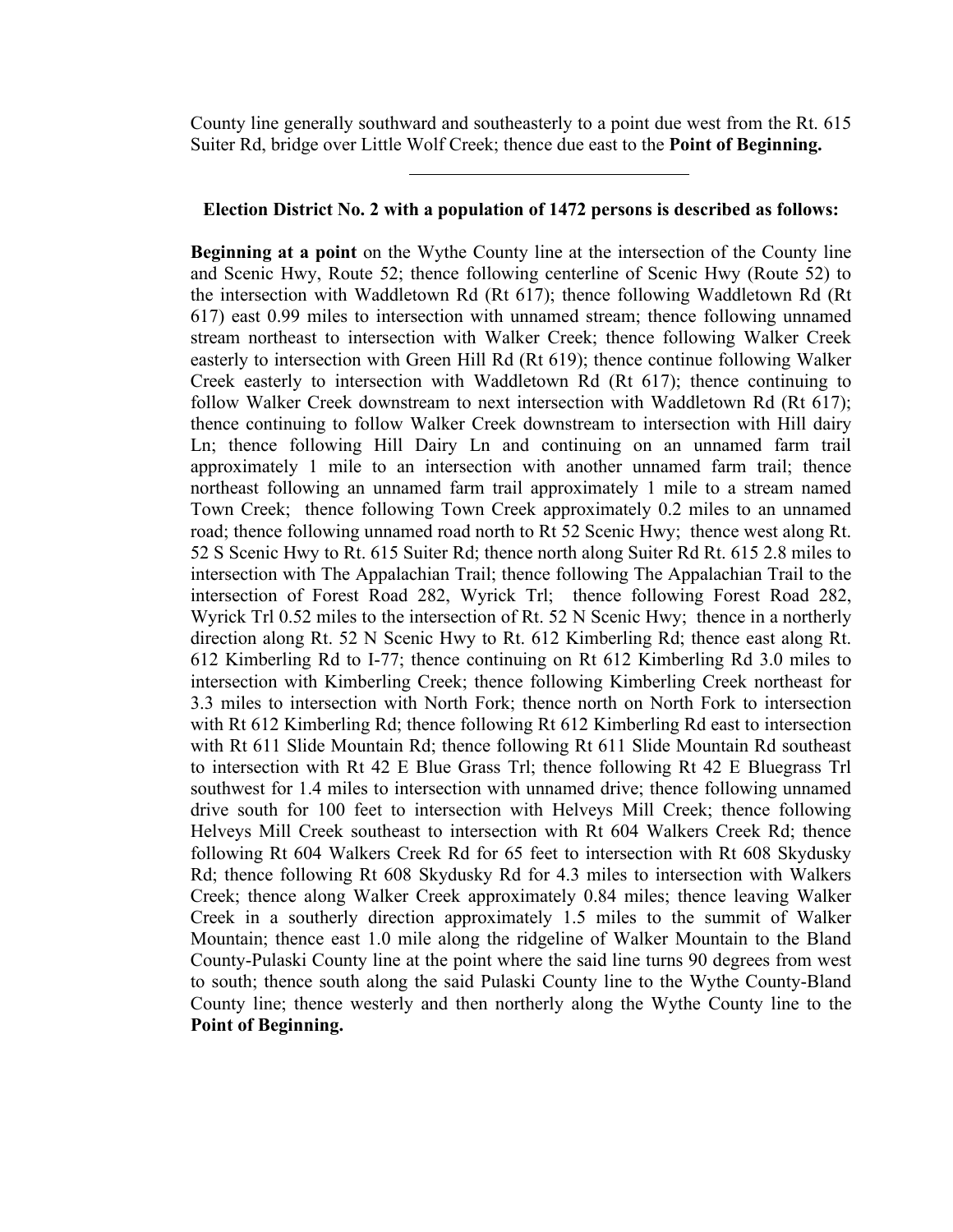## Seddon Precinct

**Beginning at a point** on the Wythe County line at the intersection of the County line and Scenic Hwy, Route 52; thence following centerline of Scenic Hwy (Route 52) to the intersection with Waddletown Rd (Rt 617); thence following Waddletown Rd (Rt 617) east 0.99 miles to intersection with unnamed stream; thence following unnamed stream northeast to intersection with Walker Creek; thence following Walker Creek easterly to intersection with Green Hill Rd (Rt 619); thence continue following Walker Creek easterly to intersection with Waddletown Rd (Rt 617); thence continuing to follow Walker Creek downstream to next intersection with Waddletown Rd (Rt 617); thence continuing to follow Walker Creek downstream to intersection with Hill dairy Ln; thence following Hill Dairy Ln and continuing on an unnamed farm trail approximately 1 mile to an intersection with another unnamed farm trail; thence northeast following an unnamed farm trail approximately 1 mile to a stream named Town Creek; thence following Town Creek approximately 0.2 miles to an unnamed road; thence following unnamed road north to Rt 52 Scenic Hwy; thence west along Rt. 52 S Scenic Hwy to Rt. 615 Suiter Rd; thence north along Suiter Rd Rt. 615 2.8 miles to intersection with The Appalachian Trail; thence following The Appalachian Trail to the intersection of Forest Road 282, Wyrick Trl; thence following Forest Road 282, Wyrick Trl 0.52 miles to the intersection of Rt. 52 N Scenic Hwy; thence in a northerly direction along Rt. 52 N Scenic Hwy to Rt. 612 Kimberling Rd; thence east along Rt. 612 Kimberling Rd to I-77; thence continuing on Rt 612 Kimberling Rd 3.0 miles to intersection with Kimberling Creek; thence following Kimberling Creek northeast for 3.3 miles to intersection with North Fork; thence north on North Fork to intersection with Rt 612 Kimberling Rd; thence following Rt 612 Kimberling Rd east to intersection with Rt 611 Slide Mountain Rd; thence following Rt 611 Slide Mountain Rd southeast to intersection with Rt 42 E Blue Grass Trl; thence following Rt 42 E Bluegrass Trl southwest for 1.4 miles to intersection with unnamed drive; thence following unnamed drive south for 100 feet to intersection with Helveys Mill Creek; thence following Helveys Mill Creek southeast to intersection with Rt 604 Walkers Creek Rd; thence following Rt 604 Walkers Creek Rd for 65 feet to intersection with Rt 608 Skydusky Rd; thence following Rt 608 Skydusky Rd for 4.3 miles to intersection with Walkers Creek; thence along Walker Creek approximately 0.84 miles; thence leaving Walker Creek in a southerly direction approximately 1.5 miles to the summit of Walker Mountain; thence west along the ridgeline of Walker Mountain over and past the I-77 tunnels to the **Point of Beginning.**

## Davis Precinct

**Beginning at a point** on the Wythe County line at the Big Walker Mountain tunnel of I-77; thence easterly with the ridgeline of Big Walker Mountain to the Bland County-Pulaski County line at a point where the said county line turns 90 degrees from west to south; thence south along the said Pulaski County line to the Wythe County-Bland County line; thence westerly and then northerly along the Wythe County line to the **Point of Beginning.**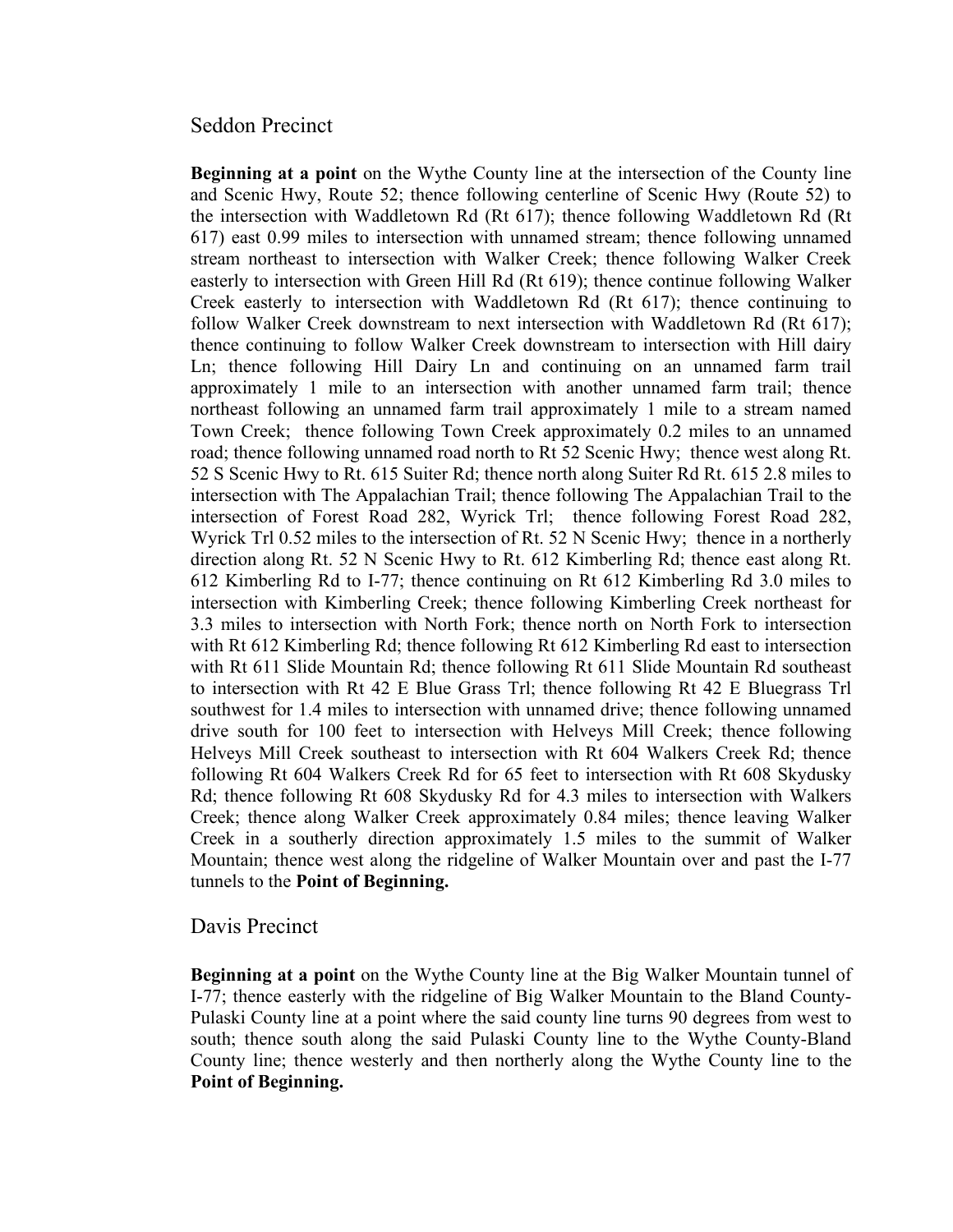### **Voting District No. 3 with a population of 1373 persons is described as follows:**

**Beginning at a Point** on the Bland- County-Pulaski County line north of the intersection of the Bland-Pulaski-Wythe County lines; thence east along the Bland County-Pulaski County line to the intersection with Giles County line; thence north along the Bland County-Giles County line to the summit of Wolf Creek Mountain (approximately 13 miles); thence following the ridge of Wolf Creek Mountain to the west for approximately 4.0 miles to intersection with Rocky Gap Magisterial district; thence following along an unnamed road and tributary of Wilderness Creek to intersection with Rt 606 Wilderness Rd; thence following Rt 606 Wilderness Rd to the west to the intersection with I-77 at exit 62; thence following I-77 south to cross-over intersection with Rt 612 Kimberling Rd; thence continuing on Rt 612 Kimberling Rd 3.0 miles to intersection with Kimberling Creek; thence following Kimberling Creek northeast for 3.3 miles to intersection with North Fork; thence north on North Fork to intersection with Rt 612 Kimberling Rd; thence following Rt 612 Kimberling Rd east to intersection with Rt 611 Slide Mountain Rd; thence following Rt 611 Slide Mountain Rd southeast to intersection with Rt 42 E Blue Grass Trl; thence following Rt 42 E Bluegrass Trl southwest for 1.4 miles to intersection with unnamed drive; thence following unnamed drive south for 100 feet to intersection with Helveys Mill Creek; thence following Helveys Mill Creek southeast to intersection with Rt 604 Walkers Creek Rd; thence following Rt 604 Walkers Creek Rd for 65 feet to intersection with Rt 608 Skydusky Rd; thence following Rt 608 Skydusky Rd for 4.3 miles to intersection with Walkers Creek; thence along Walker Creek approximately 0.5 0.84 miles to the terminus of Rt. 640; thence leaving Walker Creek in a southerly direction approximately 1.5 miles to the summit of Walker Mountain; thence east 1.0 mile along the ridgeline of Walker Mountain to the Bland County-Pulaski County line intersection which is **the Point of Beginning.**

# Hollybrook Precinct

**Beginning at a Point** on the Bland-Giles County line at the summit of Walkers Mountain; thence following the ridge of Wolf Creek Mountain to the west for approximately 4.0 miles to intersection with Rocky Gap Magisterial district; thence following along an unnamed road and tributary of Wilderness Creek to intersection with Rt 606 Wilderness Rd; thence following Rt 606 Wilderness Rd to the west to the intersection with I-77 at exit 62; thence following I-77 south to cross-over intersection with Rt 612 Kimberling Rd; thence continuing on Rt 612 Kimberling Rd 3.0 miles to intersection with Kimberling Creek; thence following Kimberling Creek northeast for 3.3 miles to intersection with North Fork; thence north on North Fork to intersection with Rt 612 Kimberling Rd; thence following Rt 612 Kimberling Rd east to intersection with Rt 611 Slide Mountain Rd; thence east along Rt 612 Kimberling Rd for 0.65 miles to an intersection with an unnamed stream; thence following the unnamed stream south approximately 0.82 miles to a point; thence northeast in a straight line 0.3 miles to a point on Bushy Mountain Ridge; thence following Brushy Mountain Ridge easterly 6.1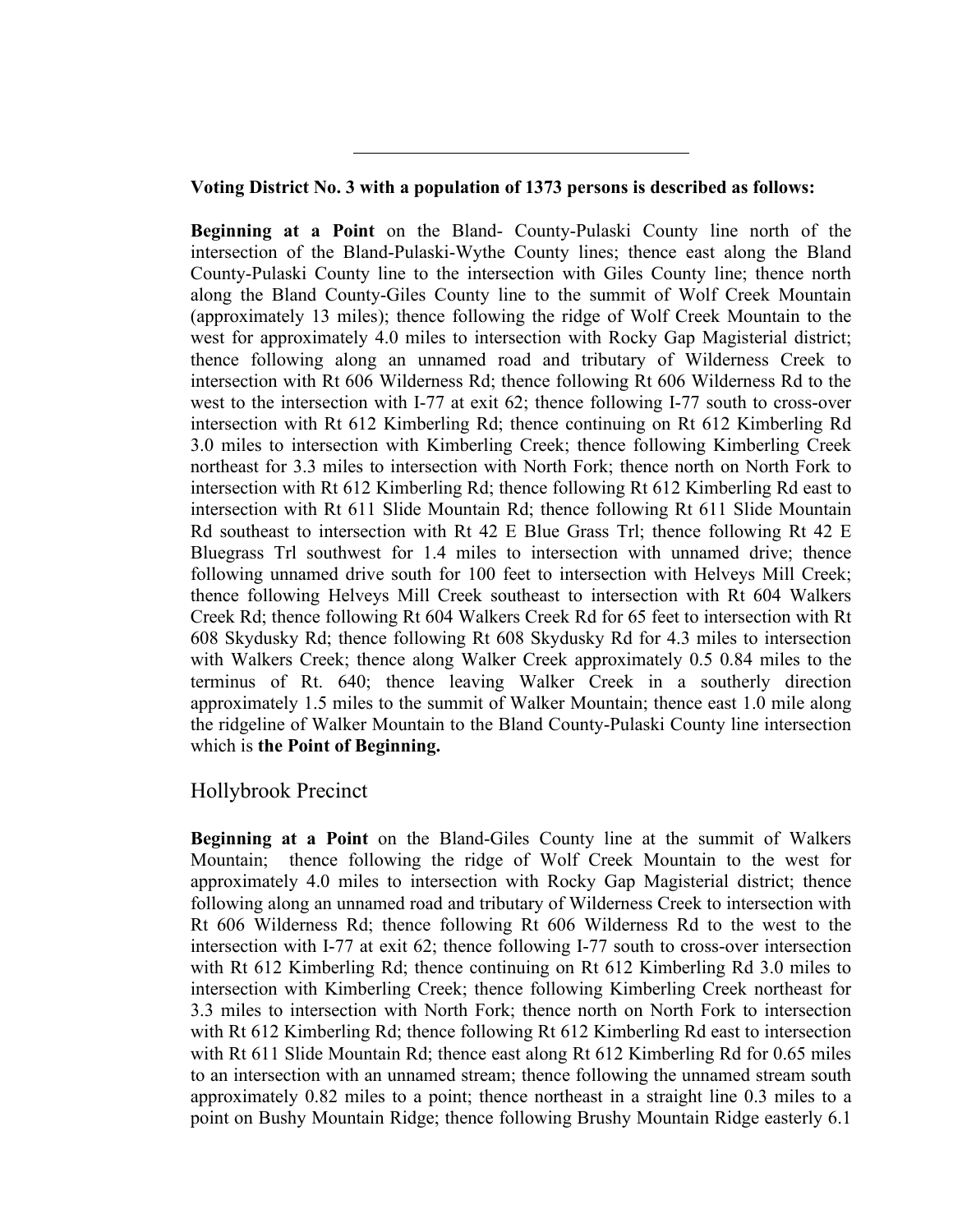miles to crossing with Rt 606 Wilderness Rd; hence following Rt 606 Wilderness Rd north to intersection with Dismal Creek; thence following Dismal Creek easterly to the Bland-Giles county line; thence following the Bland-Giles county line north to **Point of Beginning.**

in the ridge line of Brushy Mountain in the Voting District No. 2-Voting District No. 3 line; thence leaving said ridgeline in a northerly direction approximately 1.0 mile to Rt. 612; thence west along Rt. 612 for 0.15 miles to intersection with unnamed forest road; thence north along said forest road 3.8 miles to intersection with Pinch Creek Rd; thence northwesterly along Pinch Creek Rd 0.12 miles to intersection with unnamed forest road; thence along said forest road 3.5 miles in a northerly direction to its intersection with larger forest road named Hogback Ridge Rd; thence following Hogback Ridge Rd north for 1.3 miles to intersection with Rt. 606; thence following Rt. 606 west for 1.8 miles to intersection with Rocky Gap Magisterial district line; thence north along said magisterial district line approximately 1.0 mile to Rt. 606; thence crossing Rt. 606 and continuing north along said magisterial district line and along an unnamed tributary to Wilderness Creek approximately 1.0 mile to the summit of Wolf Creek Mountain; thence east along the ridge of Wolf Creek Mountain approximately 4.0 miles to the Bland County-Giles County line; thence southeasterly along the Giles County line to Dismal Creek; thence southwesterly along said Dismal Creek to the Rt. 606 bridge over said Dismal Creek; thence southeasterly along the centerline of Rt. 606 to a point where the ridgeline of Brushy Mountain approximately 3.0 miles to a point where a high tension electric line crosses said Brushy Mountain; thence northerly approximately 1.0 mile to a point located north of the intersection of Rt. 608 and Rt. 607 where Rt. 608 crosses a stream; thence northwesterly, then westerly, then southwesterly with said stream to a ridge; thence southwesterly with said ridge to the ridgeline of Brushy Mountain at Jenny Knob; thence westerly to the **Point of Beginning.**

# Mechanicsburg Precinct

**Beginning at a Point** on the Bland- County-Pulaski County line north of the intersection of the Bland-Pulaski-Wythe County lines; thence east along the Bland County-Pulaski County line to the intersection with Giles County line; thence north along the Bland County-Giles County line to the crossing of Dismal Creek; thence following Dismal Creek westerly to the intersection with Rt 606 Wilderness Rd; thence south on Rt 606 Wilderness rd to its intersection with Brushy Mountain Ridge; thence generally following Brushy Mountain Rd westerly for 6.1 miles to a point; thence following a south straight line 0.3 miles to intersection with an unnamed stream; thence following unnamed stream northwesterly to its intersection with Rt 612 Kimberling Rd; thence following Rt 612 Kimberling Rd wester to intersection with Rt 611 Slide Mountain Rd; thence following Rt 611 Slide Mountain Rd southeast to intersection with Rt 42 E Blue Grass Trl; thence following Rt 42 E Bluegrass Trl southwest for 1.4 miles to intersection with unnamed drive; thence following unnamed drive south for 100 feet to intersection with Helveys Mill Creek; thence following Helveys Mill Creek southeast to intersection with Rt 604 Walkers Creek Rd; thence following Rt 604 Walkers Creek Rd for 65 feet to intersection with Rt 608 Skydusky Rd; thence following Rt 608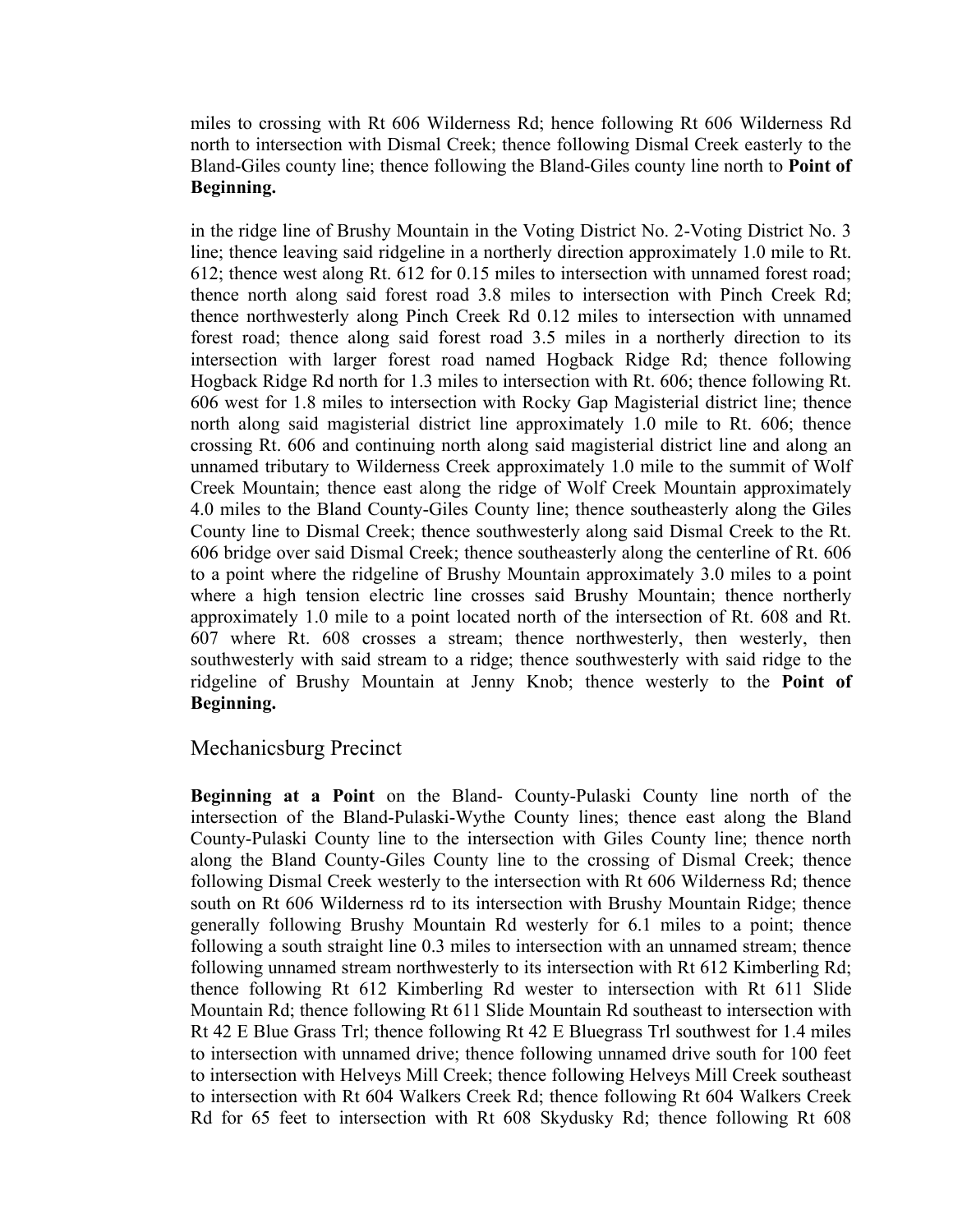Skydusky Rd for 4.3 miles to intersection with Walkers Creek; thence along Walker Creek approximately 0.5 0.84 miles to the terminus of Rt. 640; thence leaving Walker Creek in a southerly direction approximately 1.5 miles to the summit of Walker Mountain; thence east 1.0 mile along the ridgeline of Walker Mountain to the Bland County-Pulaski County line intersection which is **the Point of Beginning.**

## **Election District No. 4 with a population of 1434 persons is described as follows:**

# Rocky Gap Precinct

**Beginning at a point** on the Tazewell County-Bland County line approximately 1.0 mile south of Rt. 61 Clear Fork Creek and at a point where said county line turns ninety degrees from east to north; thence north and east with said Tazewell County line to the Mercer County, West Virginia line; thence continuing northeasterly with the Mercer County line to the Giles County line; thence generally southeasterly along the Giles County line to a point approximately 1.0 mile south of Rt. 61 Wolf Creek Hwy; thence leaving said Giles County line west along the ridge of Wolf Creek Mountain approximately 4.0 miles to the Rocky Gap Magisterial District line; thence following along an unnamed road and tributary of Wilderness Creek to intersection with Rt 606 Wilderness Rd; thence following Rt 606 Wilderness Rd to the west to the intersection with I-77 at exit 62; thence following I-77 south to Exit 58 and intersection with Rt 666 Indian Village Trl; thence leaving I-77 west along Rt. 666 Indian Village Trl to Rt. 52 N Scenic Hwy; thence south on Rt. 52 N Scenic Hwy to the intersection with Wolf Creek; thence upstream with Wolf Creek to the intersection with Guthrie Ln; thence north on Guthrie Ln to intersection with Rt. 614 Grapefield Rd; thence west along Rt. 614 Grapefield Rd approximately 11.7 miles to the Bland County-Tazewell County line; thence east with the Tazewell County line to the **Point of Beginning.** 

# Central Absentee Precinct

A Central Absentee Precinct shall be established for the purpose of receiving, counting and recording absentee ballots cast for all countywide elections. The Central Absentee Precinct will be located in the County Office Building located at 20 Fairground Street, Bland, VA.

This ordinance shall be effective upon passage.

Adopted December 21, 2021

Attested:  $\sim$   $\sim$   $\sim$   $\sim$  Date: December 21, 2021

Eric R. Workman, Ed.D., Clerk of the Board of Supervisors